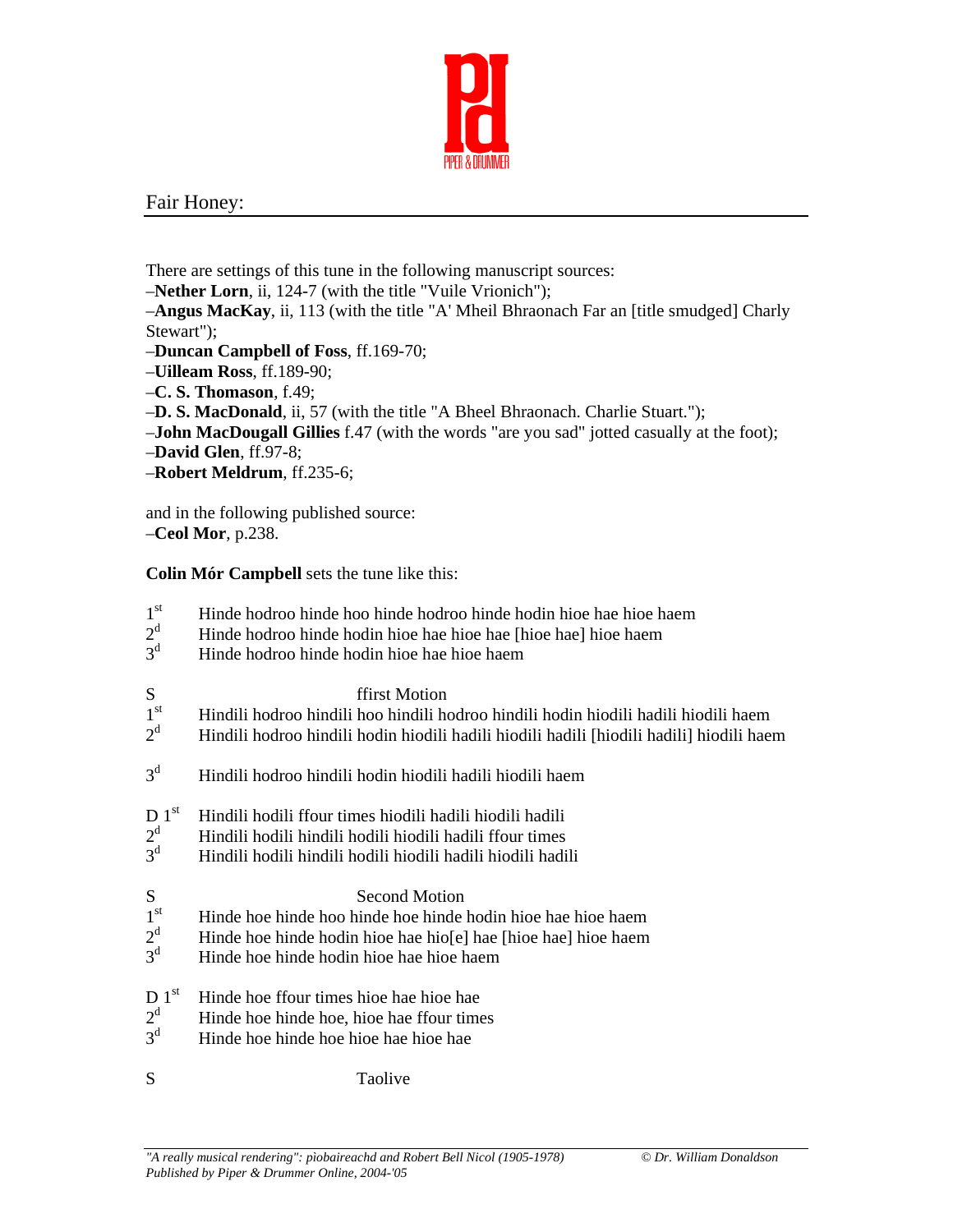

1st Hindarid hodarid hindarid hodroo hindarid hodarid hindarid hodin hiodarid hadarid hiodarid haem

 $2<sup>d</sup>$  Hindarid hodarid hindarid hodin hiodarid hadarid hiodarid hadarid [hiodarid hadarid] hiodarid haem

3d Hindarid hodarid hindarid hodin hiodarid hadarid hiodarid haem

D 1<sup>st</sup> Hindarid hodarid ffour times hiodarid hadarid hadarid hadarid

- 2d Hindarid hodarid hindarid hodarid, hiodarid hadarid ffour times
- 3d Hindarid hodarid hindarid hodarid hiodarid hadarid hiodarid hadarid

 $S$  Crulive<br> $I<sup>st</sup>$  Hinbandre hobandre hinbandre 1st Hinbandre hobandre hinbandre hodroo hinbandre hobandre hinbandre hodin hiobandre habandre hiobandre haem

 $2<sup>d</sup>$  Hinbandre hobandre hinbandre hodin hiobandre habandre hiobandre habandre [hiobandre habandre] hiobandre haem

 $3^d$ Hinbandre hobandre hinbandre hodin hiobandre habandre hiobandre haem

- D 1<sup>st</sup> Hinbandre hobandre ffour times hiobandre habandre habandre habandre
- 2d Hinbandre hobandre hinbandre hobandre, hiobandre habandre ffour times
- 3d Hinbandre hobandre hinbandre hobandre hiobandre habandre hiobandre habandre

In his notes to this tune in the *Piobaireachd Society Collection*, ix, 263, Archibald Campbell stated that "The Canntaireachd setting is printed here." He did not point out that the Nether Lorn setting was irregular, and that he, Campbell, had silently supplied an additional bar in line two of the ground, and in variation singlings throughout, indicated in square brackets above, to make the tune up to the expected dimensions.

**Angus MacKay** sets the tune as follows: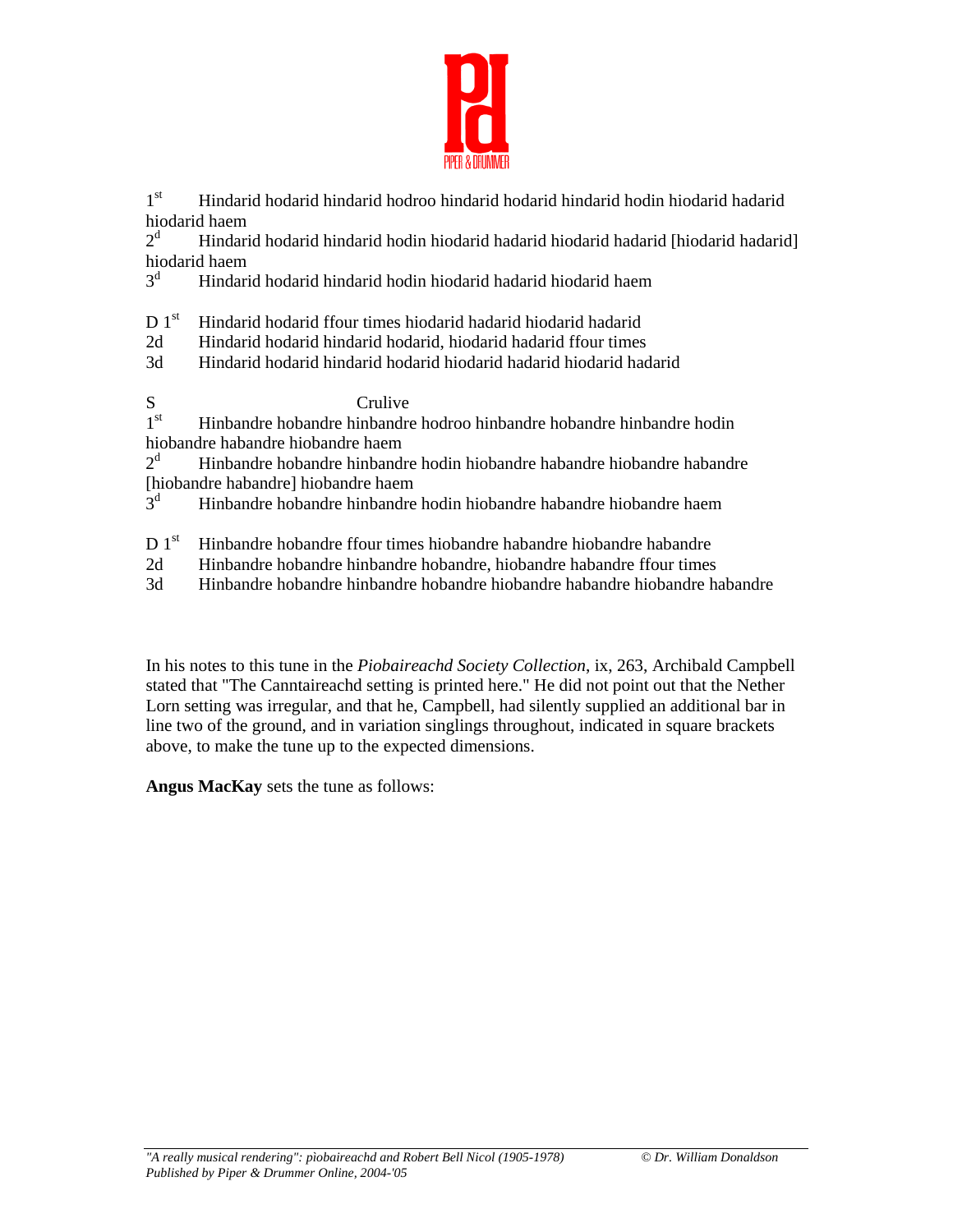



MacKay does not have the siubhal variation singling and doubling we see in Colin Campbell; he also directs that the ground be repeated at the end of the taorluath and crunluath doublings, a point on which Colin Mór is silent.